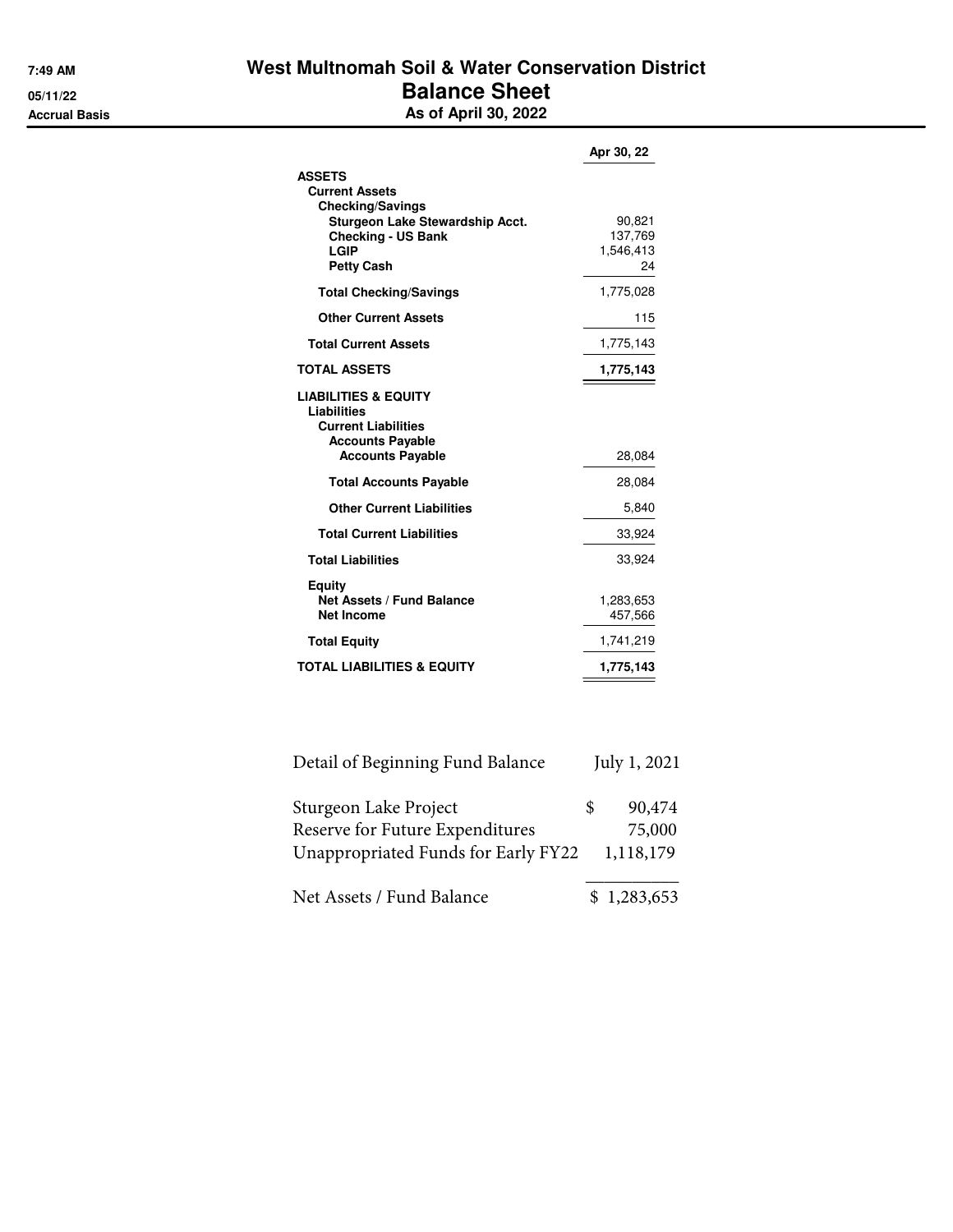## **7:47 AM West Multnomah Soil & Water Conservation District**

**05/11/22 Budget Performance Report**

| <b>Accrual Basis</b>                                                          |                 | April 2022      |                   |                                      |                    |                       |                    |
|-------------------------------------------------------------------------------|-----------------|-----------------|-------------------|--------------------------------------|--------------------|-----------------------|--------------------|
|                                                                               | Apr 22          | <b>Budget</b>   |                   | \$ Over Bud Jul '21 - Apr YTD Budget |                    | \$ Over Bud           | Annual Bud         |
| <b>Ordinary Income/Expense</b>                                                |                 |                 |                   |                                      |                    |                       |                    |
| Income<br><b>RESOURCES RECEIVED</b><br>Grants                                 |                 |                 |                   |                                      |                    |                       |                    |
| <b>Federal Funding</b>                                                        | $\mathbf 0$     | $\mathbf 0$     | $\mathbf 0$       | 30,000                               | 30,000             | $\pmb{0}$             | 48,750             |
| <b>State Funding</b><br><b>Oregon Dept of Agriculture</b>                     | 0               | 0               | 0                 | 72,523                               | 72,523             | 1                     | 100,902            |
| <b>State Funding - Other</b>                                                  | 0               | $\mathbf 0$     | 0                 | 16,890                               | 16,890             | 0                     | 50,107             |
| <b>Total State Funding</b>                                                    | $\mathbf 0$     | $\mathbf 0$     | 0                 | 89,413                               | 89,412             | $\mathbf{1}$          | 151,009            |
| Local / Regional Funding                                                      | 30,000          | 30,000          | 0                 | 30,000                               | 30,000             | 0                     | 30,000             |
| <b>Total Grants</b>                                                           | 30,000          | 30,000          | $\mathbf 0$       | 149,413                              | 149,412            | $\mathbf{1}$          | 229,759            |
| Miscellaneous Income<br><b>Charges for Services</b>                           | 152             | 32              | 120               | 10,189                               | 10,044             | 144                   | 23,690             |
| Miscellaneous Income - Other                                                  | 700             | 350             | 350               | 26,491                               | 3,500              | 22,991                | 4,200              |
| <b>Total Miscellaneous Income</b>                                             | 852             | 382             | 470               | 36,680                               | 13,544             | 23,135                | 27,890             |
| Prior Years' Property Tax Rev.                                                |                 |                 |                   |                                      |                    |                       |                    |
| PY Prop Tax Rev - Columbia Cnty<br>Prior Years' Property Tax Rev. - Other     | 0<br>1,016      | 0<br>679        | 0<br>337          | 27<br>16,909                         | 28<br>20,894       | (1)<br>(3,985)        | 28<br>43,906       |
| Total Prior Years' Property Tax Rev.                                          | 1,016           | 679             | 337               | 16,936                               | 20,922             | (3,986)               | 43,934             |
| <b>Interest Income</b>                                                        |                 |                 |                   |                                      |                    |                       |                    |
| Sturgeon Lake Stewardship Acct.<br>Interest Income - Other                    | 40<br>860       | 40<br>545       | 0<br>315          | 400<br>5,998                         | 400<br>5,450       | 0<br>548              | 480<br>7,020       |
| <b>Total Interest Income</b>                                                  | 900             | 585             | 315               | 6,398                                | 5,850              | 548                   | 7,500              |
| <b>Property Tax Revenue</b>                                                   |                 |                 |                   |                                      |                    |                       |                    |
| <b>Multnomah County</b><br><b>Washington County</b>                           | 6,311<br>0      | 7,000<br>0      | (689)<br>$\Omega$ | 1,834,856<br>10,716                  | 1,666,000<br>9,240 | 168,856<br>1,476      | 1,702,000<br>9,240 |
| <b>Columbia County</b>                                                        | 0               | 10              | (10)              | 761                                  | 740                | 21                    | 760                |
| <b>Total Property Tax Revenue</b>                                             | 6,311           | 7,010           | (699)             | 1,846,334                            | 1,675,980          | 170,354               | 1,712,000          |
| <b>Total RESOURCES RECEIVED</b>                                               | 39,078          | 38,656          | 423               | 2,055,760                            | 1,865,709          | 190,051               | 2,021,083          |
| <b>Total Income</b>                                                           | 39,078          | 38,656          | 423               | 2,055,760                            | 1,865,709          | 190,051               | 2,021,083          |
| <b>Gross Profit</b>                                                           | 39,078          | 38,656          | 423               | 2,055,760                            | 1,865,709          | 190,051               | 2,021,083          |
| <b>Expense</b><br>SUPPLIES/MATERIALS/SERVICES<br><b>CONSERVATION PROGRAMS</b> |                 |                 |                   |                                      |                    |                       |                    |
| <b>Forestry Projects</b><br><b>Rural Projects</b>                             | 0               | 5,000           | (5,000)           | 37,819                               | 35,000             | 2,819                 | 54,450             |
| <b>Sturgeon Lake</b><br><b>Rural Projects - Other</b>                         | 25<br>7,351     | 1,000<br>10,000 | (975)<br>(2,649)  | 8,603<br>47,198                      | 17,000<br>68,000   | (8, 397)<br>(20, 802) | 19,500<br>123,400  |
| <b>Total Rural Projects</b>                                                   | 7,376           | 11,000          | (3,624)           | 55,801                               | 85,000             | (29, 199)             | 142,900            |
| <b>Urban Projects</b><br><b>Invasive Weed Control (EDRR)</b>                  | 600<br>2,795    | 2,000<br>2,000  | (1,400)<br>795    | 11,069<br>11,403                     | 20,000<br>20,000   | (8,931)<br>(8,597)    | 35,450<br>88,300   |
| <b>Total CONSERVATION PROGRAMS</b>                                            | 10,771          | 20,000          | (9,229)           | 116,093                              | 160,000            | (43,907)              | 321,100            |
| <b>EDUCATION AND PARTNER FUNDING</b>                                          |                 |                 |                   |                                      |                    |                       |                    |
| <b>School &amp; Community Programs</b><br><b>Partner Support</b>              | 11,445<br>7,500 | 6,000<br>5,000  | 5,445<br>2,500    | 27,103<br>162,708                    | 10,500<br>159,500  | 16,603<br>3,208       | 10,500<br>159,500  |
| <b>Total EDUCATION AND PARTNER FUNDING</b>                                    | 18,945          | 11,000          | 7,945             | 189,811                              | 170,000            | 19,811                | 170,000            |
| <b>COMMUNICATIONS AND OUTREACH</b>                                            |                 |                 |                   |                                      |                    |                       |                    |
| <b>DEI Outreach &amp; Translation</b><br>Long Range Business Plan Update      | 0<br>1,274      | 0<br>1,500      | 0<br>(226)        | 0<br>4,018                           | 0<br>4,000         | 0<br>18               | 2,500<br>4,000     |
| <b>Event Expenses</b><br>Printing/Production/Signage                          | 900<br>11,187   | 100<br>10,550   | 800<br>637        | 1,814<br>12,111                      | 1,150<br>11,900    | 664<br>211            | 12,100<br>12,000   |
| <b>Postage and Delivery</b>                                                   | 234             | 150             | 84                | 804                                  | 650                | 154                   | 1,500              |
| <b>Creative Services</b><br>Media/Adv/Mrkt/Website                            | 0<br>387        | 0<br>250        | O<br>137          | 3,723<br>1,668                       | 3,000<br>1,600     | 723<br>68             | 3,000<br>2,180     |
| Sponsor/Support Commun. Orgs                                                  | 0               | 100             | (100)             | 1,000                                | 1,000              | 0                     | 3,500              |
| <b>Website Redesign Services</b>                                              | 0               | 0               | 0                 | 10                                   | 0                  | 10                    | 35,000             |
| <b>Total COMMUNICATIONS AND OUTREACH</b>                                      | 13,982          | 12,650          | 1,332             | 25,147                               | 23,300             | 1,847                 | 75,780             |